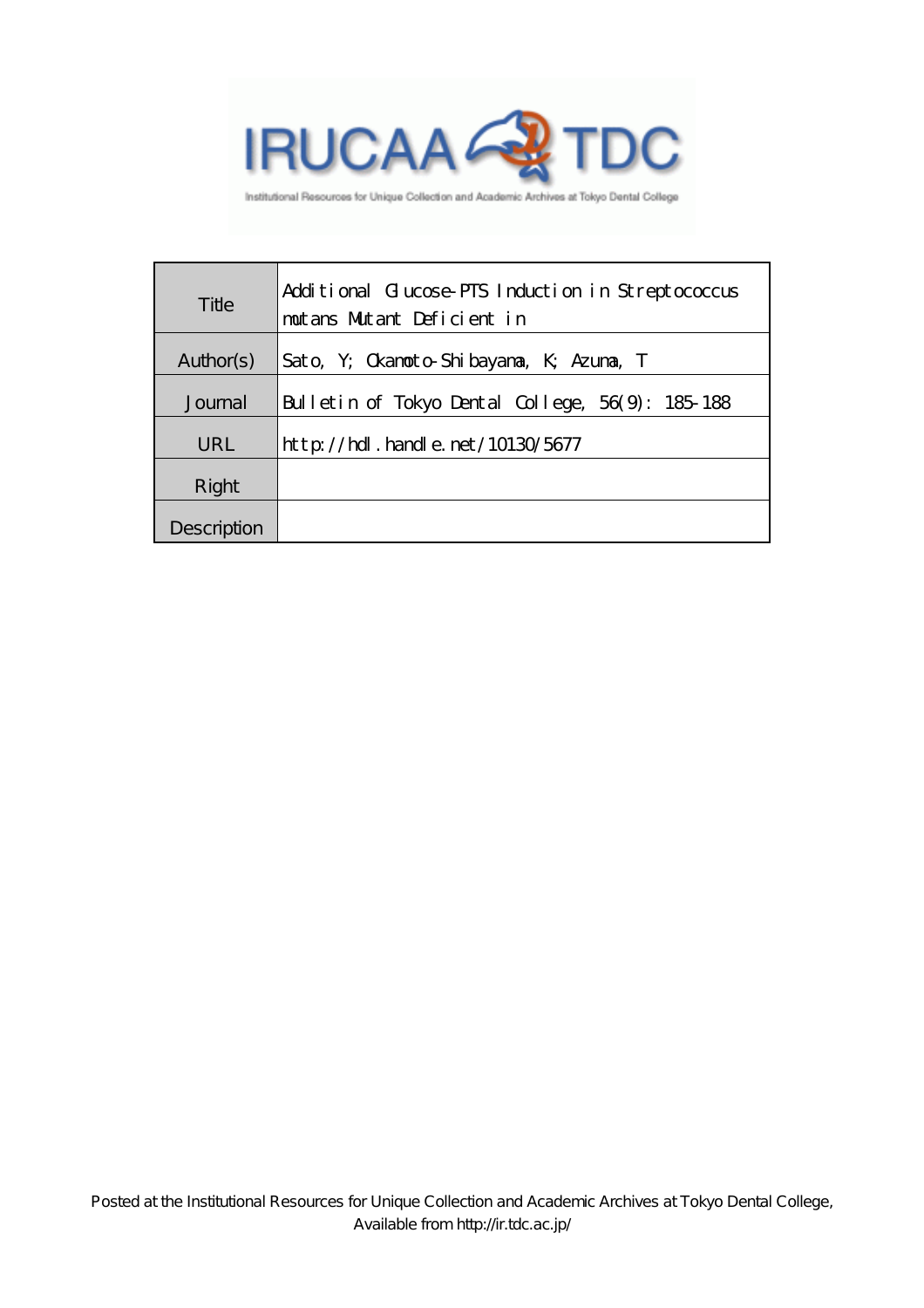## **Short Communication**

# **Additional Glucose-PTS Induction in** *Streptococcus mutans* **Mutant Deficient in Mannose- and Cellobiose-PTS**

**Yutaka Sato**1)**, Kazuko Okamoto-Shibayama**2) **and Toshifumi Azuma**1,3)

1)*Department of Biochemistry, Tokyo Dental College, 2-9-18 Misaki-cho, Chiyoda-ku, Tokyo 101-0061, Japan* 2)*Department of Microbiology, Tokyo Dental College, 2-1-14 Misaki-cho, Chiyoda-ku, Tokyo 101-0061, Japan* 3)*Oral Health Science Center, Tokyo Dental College, 2-9-18 Misaki-cho, Chiyoda-ku, Tokyo 101-0061, Japan*

Received 19 February, 2015/Accepted for publication 13 April, 2015

## **Abstract**

*Streptococcus mutans* utilizes maltooligosaccharides, including maltose derived from human dietary starch. We recently reported that the glucose-phosphotransferase system (Glc-PTS) was also involved in the metabolism of glucose derived from intracellular maltooligosaccharides in *S.mutans*. The activity of the Glc-PTS was mediated by the mannose-(*manLMN* ) and cellobiose-PTSs (*celABRCD*) in this organism. The purpose of this study was to identify which kind of glucose transporter was involved in this process. A *celD*, *manLM*, and *glk* triple mutant, cm6vU1, was constructed and its growth in maltose or glucose broth measured. When cm6vU1 cells were inoculated into a fresh glucose broth following prolonged incubation with glucose, their growth rate was greater than that in the initial inoculum. This suggested that an additional Glc-PTS was induced in these cells. To investigate this possibility, permeabilized *S. mutans* cells were constructed and Glc-PTS activity examined by photometrical assay method. Activity in the cells was higher in the secondary inocula than in the initial inocula. These results suggest that *S. mutans* possesses an additional as yet uncharacterized PTS transporter for glucose in addition to the mannose- and cellobiose-PTSs.

Key words: *Streptococcus mutans*—Glucokinase—Maltose metabolism— Glucose-PTS—4-alpha-glucanotransferase

*Streptococcus mutans*, a major etiologic agent of human dental caries, utilizes maltose and maltooligosaccharides derived from human dietary starch in the presence of saliva or amylase $6$ . These oligosaccharides are taken up as intracellular constituents following transportation utilizing two specific carrier systems $^{4,9,10}$ .

Intracellular oligosaccharides are then metabolized by 4-alpha-glucanotransferase encoded by the *malQ* gene, giving rise to intracellular glucose moieties $6$ . Glucose is the first substrate in the Embden-Meyerhof pathway, the first enzymatic reaction of which is phosphorylation of glucose by glucokinase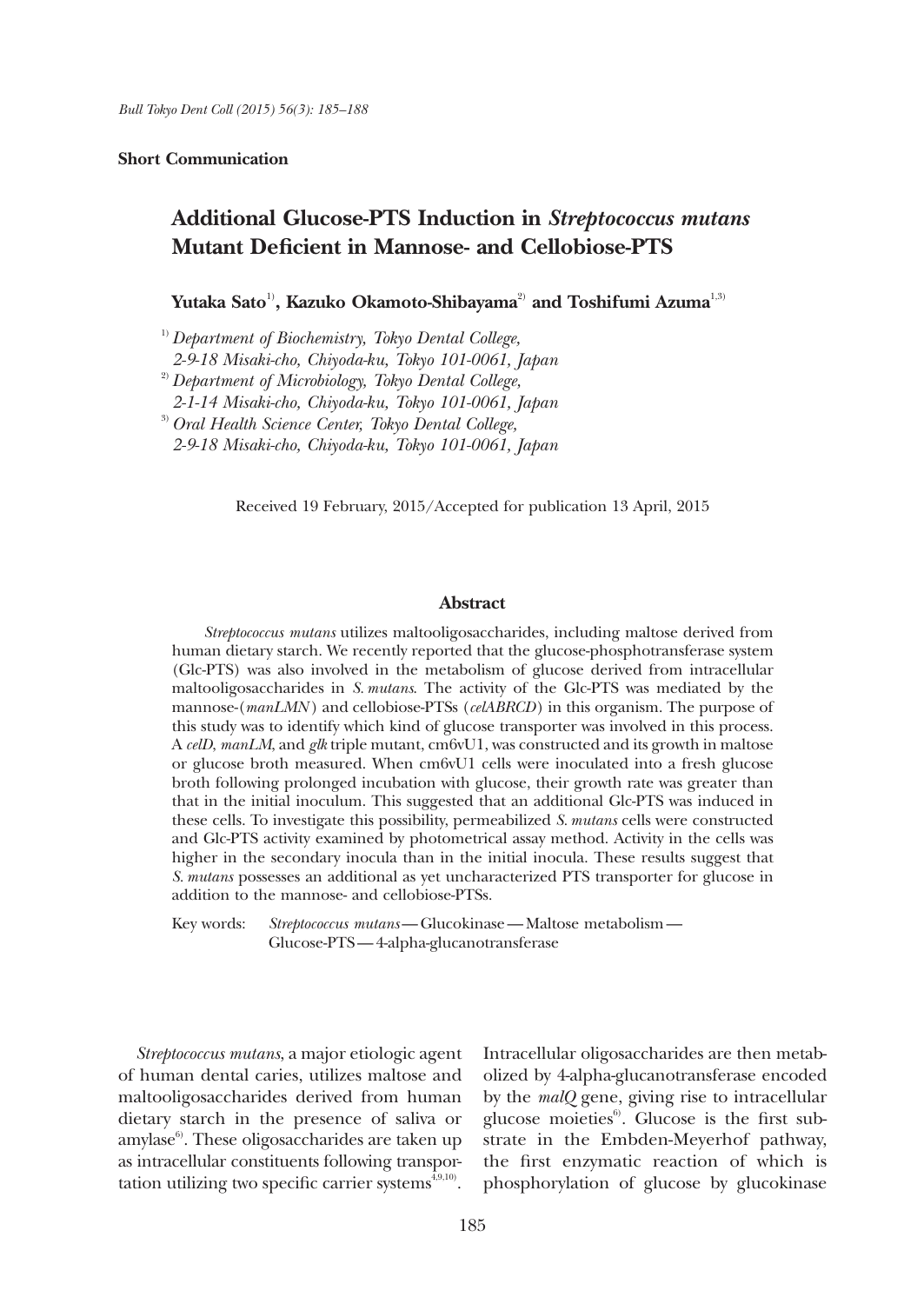

Fig. 1 Growth curves of *celD*, *manLM*, and *glk* triple mutant, cm6vU1

Growth curves are representative of 3 independent experiments. Growth of mutant in BTR-maltose broth was measured at absorbance (Abs.) of 660nm with Ultrospec 500 pro spectrophotometer (GE Healthcare Life Sciences). Values of Abs.660nm were recorded at 1-hr intervals following inoculation of cultures into screw-capped glass tubes containing 11ml culture. Six-ml samples for Glc-PTS assay were harvested in late exponential phase of first growth phase (indicated by an arrow) from BTR-0.15% maltose cultures. Growth was intermittently measured with remaining 5ml culture following harvesting. An asterisk indicates 25-hr BTR-0.15% maltose culture.

encoded by the *glk* gene. This suggests that this enzyme is essential in intracellular metabolism of glucose derived from maltose within *S. mutans* cells. However, the Glk protein is not essential in the metabolism of glucose in *S. mutans* as this organism possesses a glucosephosphotransferase system (Glc-PTS), which transports extracellular glucose into cells with concomitant phosphorylation. The PTS is a widely distributed major sugar transport system in numerous bacteria. It consists of non-sugar-specific cytoplasmic proteins enzyme I and HPr, and a sugar-specific membrane protein, enzyme II. The PTSs in various bacteria involve orthologous proteins, and each orthologous protein family is usually classified by the name of a specific sugar as a prefix, glucose-PTS, for example. However, actual sugar-specificity sometimes differs among species. The *S.mutans* PTS protein encoded by the gene previously symbolized as *ptsG* (meaning glucose-PTS) actually encodes maltose-PTS activity, and has therefore recently been

renamed  $malT<sup>9</sup>$ . The activity of the Glc-PTS in *S. mutans* is reported to be mediated by the mannose-( $manLMN$ <sup>1)</sup> and cellobiose-PTSs  $(celABRCD)^{12}$ .

We recently reported that *S.mutans* released intracellular glucose derived from maltose and maltooligosaccharides, and that this extracellular glucose was transported back into the cells by the  $Glc-PTS<sup>5</sup>$  with concomitant phosphorylation. It was concluded, therefore, that glucokinase was not essential in the metabolism of maltose in this organism. This suggests that the activity of the Glc-PTS plays an important role in the metabolism of maltose in *S. mutans*. The purpose of this study was to identify which kind of glucose transporter was involved in this process. A *celD*, *manLM*, and *glk* triple mutant, cm6vU1, was constructed and its growth in the presence of maltose or glucose as the sole carbon source and Glc-PTS activity investigated.

The mutant cm6vU1 was constructed by employing a markerless mutagenesis method $11$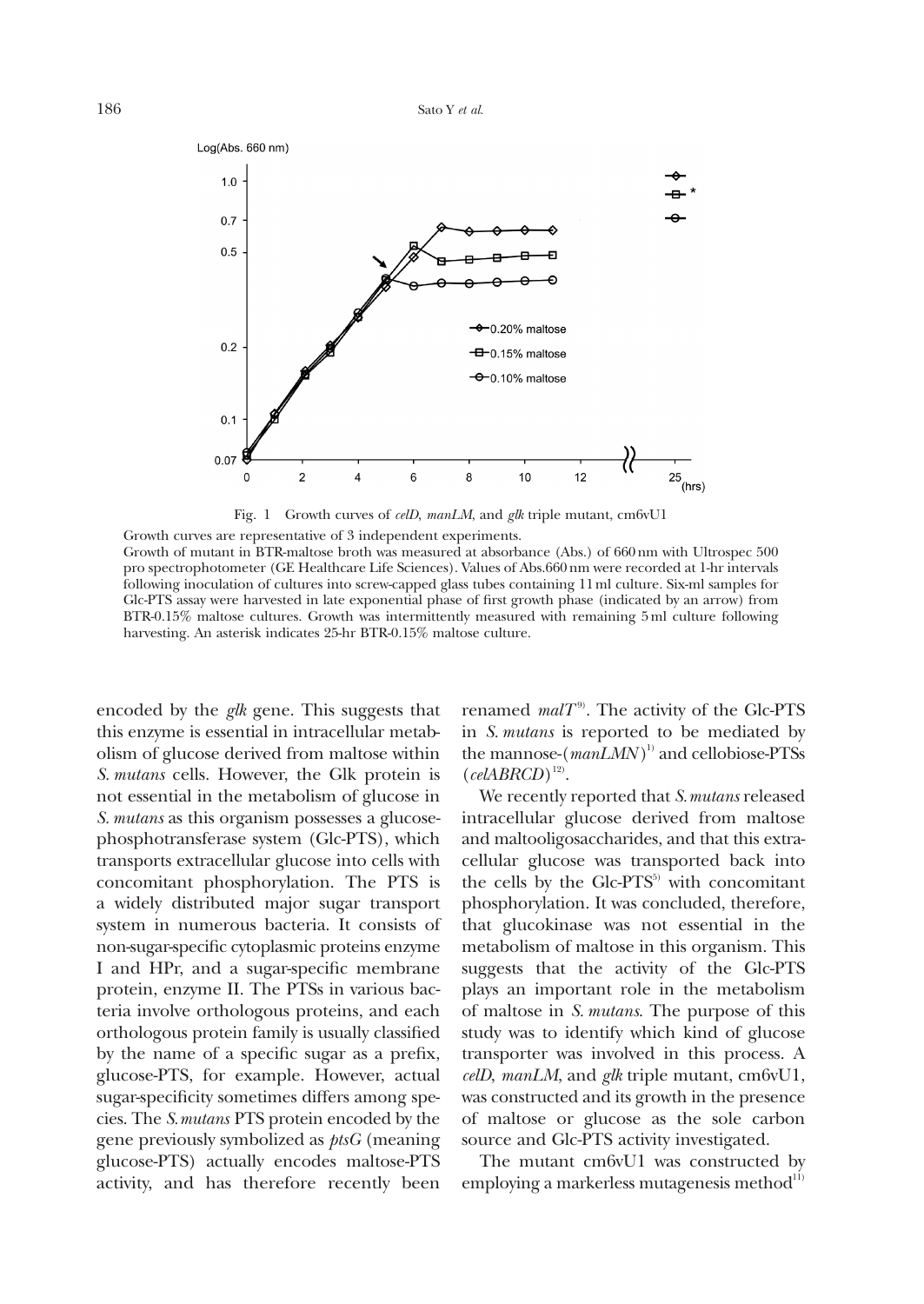Table 1 Glucose-PTS activities of cm6vU1 and UA159

| $cm6vU1$ (maltose) | $cm6vU1$ (adapted)           | $UA159$ (glucose) |  |
|--------------------|------------------------------|-------------------|--|
| $ND^*$             | $4.03 \pm 0.59$              | $10.62 + 4.62$    |  |
|                    | $(mmoles/min/mg$ dry weight) |                   |  |

\*ND: Not Detected. (mean $\pm$ SD, n=5)

as described previously. Growth of *S. mutans* strains UA159 or cm6vU1 in BTR (modified Berman's basal medium)-maltose or -glucose broth<sup>7</sup> was measured at an absorbance (Abs.) of 660 nm with the Ultrospec 500 pro spectrophotometer (GE Healthcare Life Sciences, Uppsala, Sweden). The mutant cm6vU1 exhibited diauxic growth (Fig. 1) in the presence of maltose as the sole carbon source, as was previously reported in the *manLM* and *glk* double mutant,  $cmvU1<sup>5</sup>$ . However, growth cessation before the 2nd growth phase in cm6vU1 was extremely prolonged, and the growth yield of the initial growth phase appeared to depend on the concentration of maltose (Fig. 1). In addition, when cm6vU1 cells (cultured for 25hr; indicated by an asterisk in Fig. 1) designated adapted cells were inoculated into fresh BTR-glucose broth, their growth rate was markedly higher than that in the initial inoculum (data not shown). This suggested that another Glc-PTS was active in these cells. The cm6vU1 cells grown in BTR-0.15% maltose and harvested during the exponential growth phase (indicated by an arrow in Fig. 1), adapted cm6vU1 cells grown in BTR-glucose, and parental strain UA159 cells grown in BTR-glucose were permeabilized according to the method reported by Vadeboncoeur and Trahan<sup>8</sup>. These cells were then assayed for Glc-PTS activity using NADH-linked lactate dehydrogenase enzymatic reaction. Permeabilized cells were incubated for 5 min at 37˚C in the reaction mixture. The reactions were started by the addition of phosphoenolpyruvate (PEP) or  $H_2O$  as a PEP-independent NADH oxidase control<sup>3)</sup>. The reaction mixture was then centrifuged and the supernatant prepared following filtration through a disposable membrane filter

unit, Dismic-03CP045AN (Advantec, Tokyo, Japan), for spectrophotometric assay. Specific activities were expressed as nanomoles of PEP-dependent NADH oxidized per minute per milligram (dry weight) in the cells.

Table 1 shows Glc-PTS activity in these cells. The cm6vU1 cells grown in BTR-maltose broth showed no Glc-PTS activity under these experimental conditions, whereas the adapted cm6vU1 cells did, at a level corresponding to approximately 40% of that of the parental strain, UA159. In addition, no glucokinase activity was detected in cm6vU1, even in cells adapted to glucose (data not shown). This finding is incompatible with the hypothesis that non-PTS transport systems support the growth of adapted cm6vU1 cells. In a recent report<sup>5)</sup>, we hypothesized that the second growth phase of cmvU1 (*manLM*, *glk*) represented a contribution from the Glc-PTS designated cellobiose-PTS. However, the present results appear to contradict this hypothesis, rather suggesting that *S. mutans* possesses another PTS transporter for glucose in addition to mannose-PTS and cellobiose-PTS. This as yet uncharacterized Glc-PTS was likely repressed in the presence of maltose but may be induced under famine conditions such as an insufficiency of extracellular glucose, for example. Genome sequence data<sup>2</sup> will help to identify the candidate gene(s) for this novel Glc-PTS activity.

### **Acknowledgements**

We wish to thank J. Merritt (Oregon Health & Science University, School of Dentistry, Portland, OR) for providing the IFDC2 cassette. We thank H.K. Kuramitsu (State